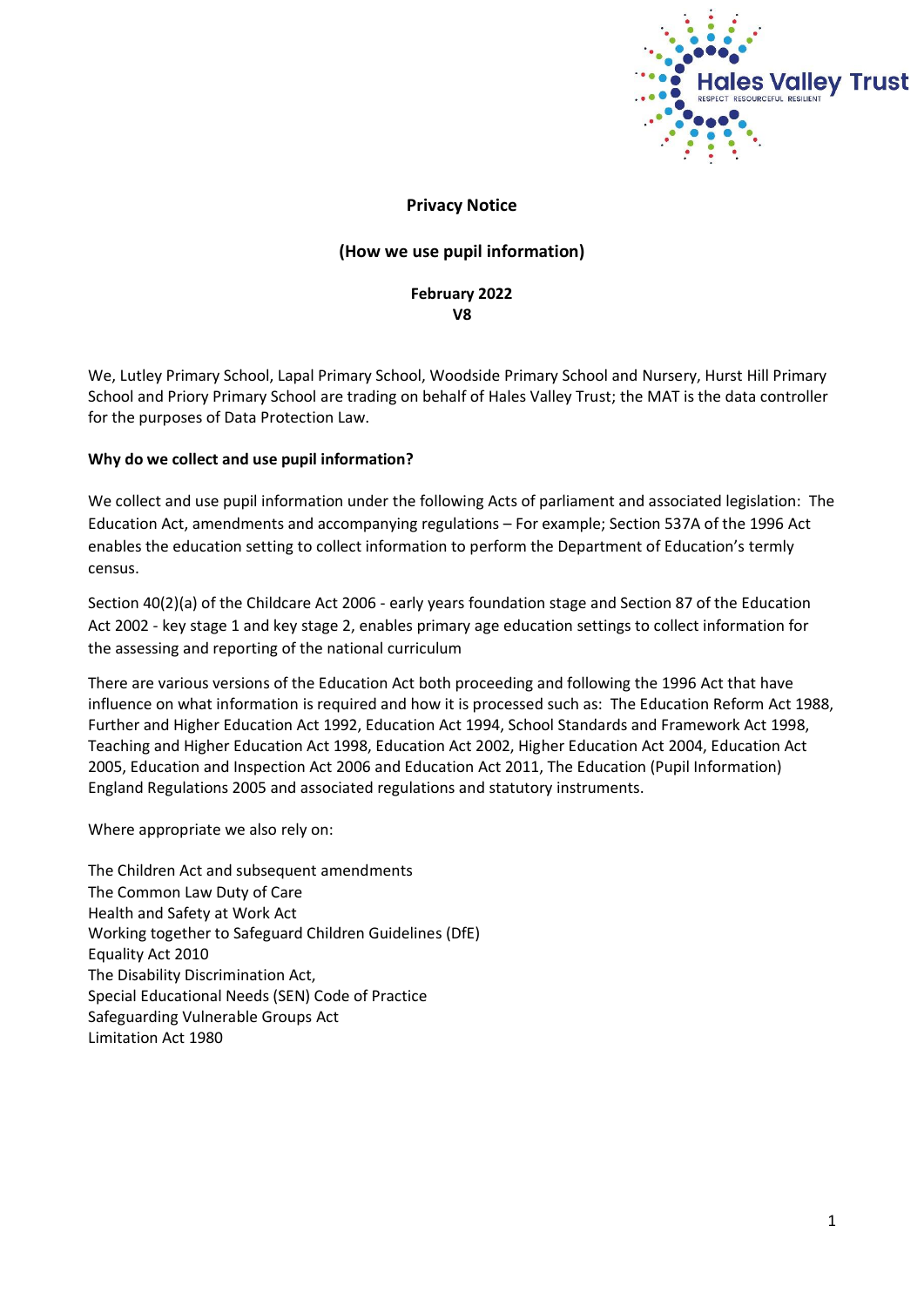- To support pupil learning.
- To monitor and report on pupil progress.
- To provide appropriate pastoral care.
- To assess the quality of our services.
- To comply with the law regarding data sharing.
- To keep children safe. (Food allergies, or emergency contact details.)
- To meet the statutory duties placed upon us for DfE data collections.

## **The categories of pupil information that we collect, hold and share include:**

- Personal information (such as name, unique pupil number, contact details and address, relevant medical information.)
- Characteristics (such as ethnicity, language, gender, religion, date of birth, , free school meal eligibility, special educational needs.)
- Special educational needs (including the needs and ranking.)
- Safeguarding information (such as court orders and professional involvement.)
- Medical and administration (such as doctors information, child health, dental health, allergies, medication and dietary requirements.)
- Attendance information (such as sessions attended, number of absences and absence reasons, national curriculum assessment results, any exclusion information, where they go after they leave us.)
- Assessment and attainment information (such as EYFS, Key Stage or internal academic assessment information, post 16 courses enrolled for and any relevant results.)
- Behavioural information (such as exclusions and any relevant alternative provision put in place)

For a further example of the information typically held by schools, please see the Department for Education (DfE) Common Basic Data Set, here:

### *<https://www.gov.uk/government/publications/common-basic-data-set-cbds-database>*

### **Collecting pupil information**

We collect pupil information via registration forms at the start of the school year, Common Transfer File (CTF) or a secure file transfer from previous school.

Whilst the majority of pupil information you provide to us is mandatory, some of it is provided to us on a voluntary basis. In order to comply with data protection legislation, we will inform you at the point of collection, whether you are required to provide certain pupil information to us or if you have a choice in this and we will tell you what you need to do if you do not want to share this information with us.

We intend to collect consent to process information for photos, school trips**;** please note, you have a right to withdraw consent at any time and can contact the school to do this

If you provide us with contact details of others, for example, in case of emergency or when you may not be available please ensure that they are aware their information has been passed to the school.

We will also receive the above types of personal information, where relevant, from the previous educational setting and may also receive information from the Local Authority (LA) and the DfE.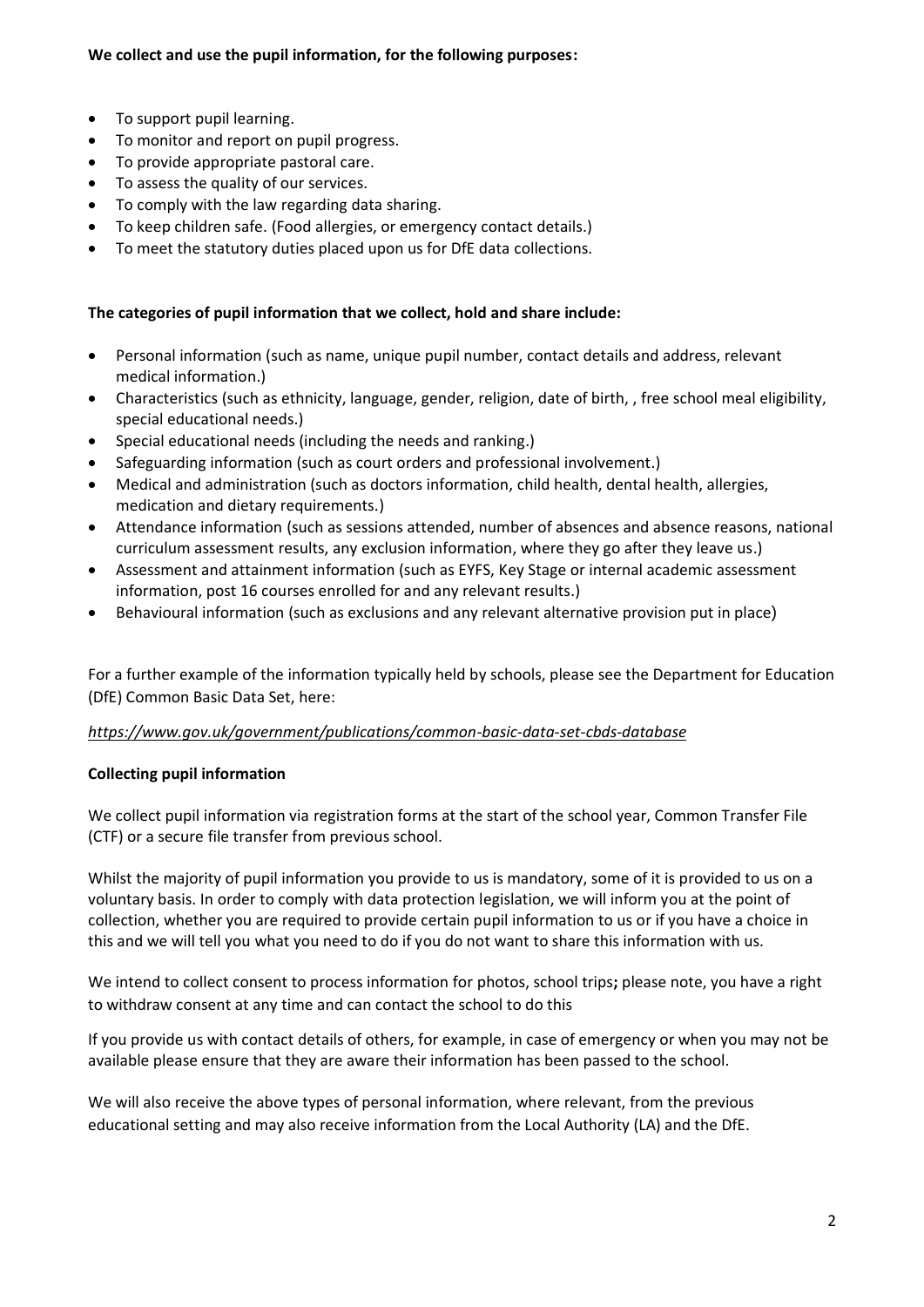# **Storing pupil data**

The information we collect, use and store about pupils and their parents/carers is retained on our computer systems and in paper files, either until it is updated/superseded or until the pupil leaves the school where it will be passed on to the receiving school in accordance with the Education (Pupil Information) England Regulations 2005. Records are retained by a Secondary school for the period of 25 years from the Date of birth of the Child. Further information on how long schools retain information can be seen in the Information Records Management Society Toolkit for schools available at this link: School [records retention periods](https://irms.org.uk/page/SchoolsToolkit)

## **Who do we share pupil information with?**

- Relevant staff within the school
- Schools that the pupils attend after leaving us
- Our local authority
- The Department for Education (DfE)
- NHS/Health Services/School Nurse: provides preventive and screening services, health education and assistance with decision-making about health, and immunization against preventable diseases.
- NHS Test and Trace and Public Health England a central part of the government's (COVID- 19) recovery strategy
- RM Integris (RM Integris is a cloud based school Information management system. The system records assessments, attendance, behaviour, student and staff data across individuals, groups, classes and years)
- Parentmail (ParentMail is the app used to communicate between the school and the parent. The personal data used is name of the parent/guardian and their contact details. These are obtained from the school's management information system. To access the app the parent/guardian is invited to download the ParentMail app)
- Inventory (As part of the school's visitor management system we will ask for your name, who you work for, and car registration. We will also record when you arrive and when you leave the school. This information is to ensure that we meet our duty of care under health and safety and the safeguarding of our children. Our data retention period for this information is current year + 6 years. Please note that we will also take a photograph of you and this will be retained on our visitor management system in order for us to use again should you visit us again. If you would prefer your photograph to be removed from the database once your visit is complete please advise either our receptionist or your host)
- DGfL (Dudley Grid for Learning is a partnership between Dudley educational establishments, Dudley Metropolitan Borough Council and RM Education. DGFL provides our school with a fully managed ICT service)
- SPTO (School Pupil Tracker Online is an online assessment tracking system it can easily and quickly find children who are not making enough progress in school, show you who has made good progress and highlight who might need additional support)
- Education City (education software/learning resources)
- E-Safe Monitoring Service (e-Safe is a fully outsourced, monitoring and incident review service that helps monitor student, staff and guest use of a school's IT facilities to identify early warning of safeguarding risk)
- Groupcall Messenger-Communication system
- Just2easy (learning resource) Creativity tools, apps and games for Maths, English, Computing and cross curricular creative activities in a completely personalised learning experience. Available via RM Unify.
- Mathletics-Online platform for maths, interactive activities, games and challenges.
- MediaCore Library
- Micro Librarian Systems (a self-service library management system promoting reading and information culture, motivating independent readers and learners for life whilst developing ICT skills).
- Microsoft Online Services Microsoft Office 365 (Microsoft Office 365 provides powerful online cloud services that enable collaboration, security and compliance)
- RM Education (RM Education specialises in providing information technology products and services to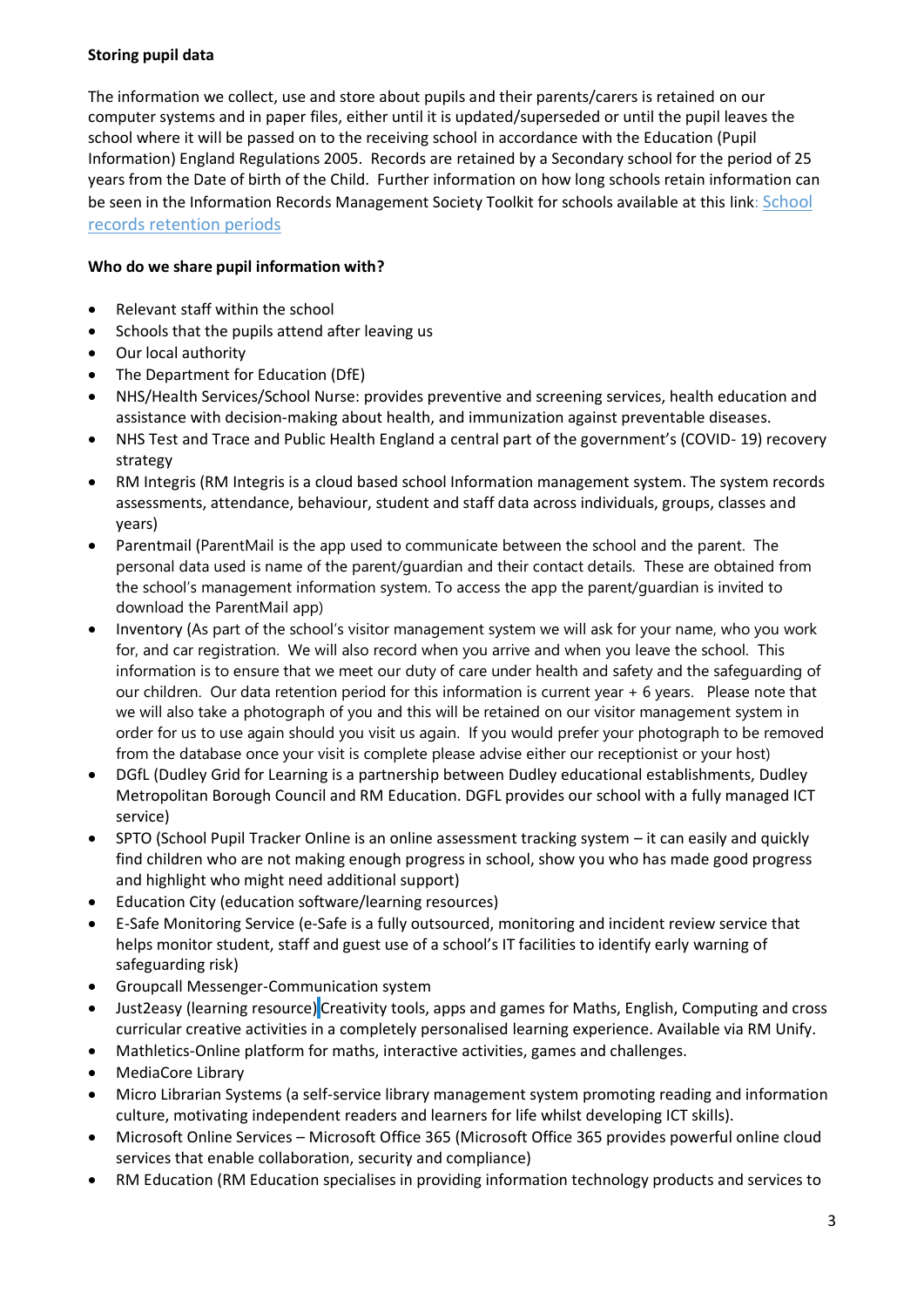educational organisations and establishments)

- RM Unify **Unify** (RM Unify is a cloud based educational platform which allows teachers and students to access resources on the internet easily. RM Unify makes this easier by allowing you to setup one username and password to remember for all of these services)
- Times Table Rock Stars (Times Tables Rock Stars is a carefully sequenced programme of daily times tables practice aimed at schools)
- CPOMS (safeguarding) (CPOMS is the software application for monitoring child protection, safeguarding and a whole range of pastoral and welfare issues. CPOMS is an intuitive system to help with the management and recording of child protection, behavioural issues, bullying, special educational needs and domestic issues. Using CPOMS, schools can ensure that students are safe and fully supported, whilst school staff can focus on teaching and providing support)
- GL Assessment (Pass Survey Pupil Attitude to Self and School PHSE) Psychometric assessment specifically designed to spot attitudinal or emotional issues in children before they impact on school performance
- SHEU (School Survey- (School Survey) Health and Wellbeing Boards, Primary Care Trusts, Community Health Partnerships (CHP) and Local Health Boards (LHB) use our services to provide base-line data about the health related behaviour of young people in their area
- IRIS Connect CPD for Teaching Staff- Dual view technology and new high-quality audio recording ensures you capture every interaction in the classroom. All classroom videos are automatically uploaded directly to secure IRIS account in the IRIS Connect platform, ready to reflect on or share later for CPD. All accounts are password protected/ Staff are unable to download videos.
- Espresso Coding (should the school be subscribed)
- Espresso Primary (learning resource) Resources are curated into modules supporting specific curriculum objectives. Module guides provide teachers with context for the resources with suggested ideas for integrating into lessons
- Purple Mash (Purple Mash is a cross-curricular website for nursery and primary school children. It enables children to explore and enhance their knowledge in a fun and creative way)
- Papercut (PaperCut is a print and copy output management software solution for our Multi-Functional Devices)
- Tapestry (An online journal recording all the learning and fun of children's early years' education. Tapestry allows staff to capture children's learning using iPod and iPad whilst in Nursery and Reception.)
- Pixton Comic Maker (A comic and storyboard creator for children. Children can make their own online comic book story. Available via RM Unify
- PSF Accounting system (Accounting, purchasing and reporting management software)
- DBSB online Training System (The Dudley Safeguarding Children Board is responsible for making sure individuals and organisations represented on the board such as the police, Fire Service, NHS, Dudley Council, voluntary sector organisations, the ambulance service and schools etc. safeguard and promote the welfare of children and young people in Dudley)
- School Suppliers (i.e. Tempest) / Trading Services)
- Spag.com (Spelling, Punctuation and Grammar Educational software and learning resources)
- Bug club/Maths Factor (Active Learn Educational software and learning resources)
- Rising Stars (educational software, learning resources)
- Hamilton Trust
- West Bromwich Albion FC (A sports coaching company that delivers activities during curriculum and extra curriculum time[. https://www.wba.co.uk/foundation/about-us/our-policies/data-protection](https://www.wba.co.uk/foundation/about-us/our-policies/data-protection-policy/)[policy/\)](https://www.wba.co.uk/foundation/about-us/our-policies/data-protection-policy/)
- Evolve( online risk assessment for educational visits)
- Bibs and Balls (Sports coaching)
- **Active Learn** formally known as Bug club/Maths Factor (A whole school reading programme that joins books with an online reading world to teach children to read. Encourages independent reading at home.)
- **Scratch** (a programming language code. Helps young people to think creatively, reason systematically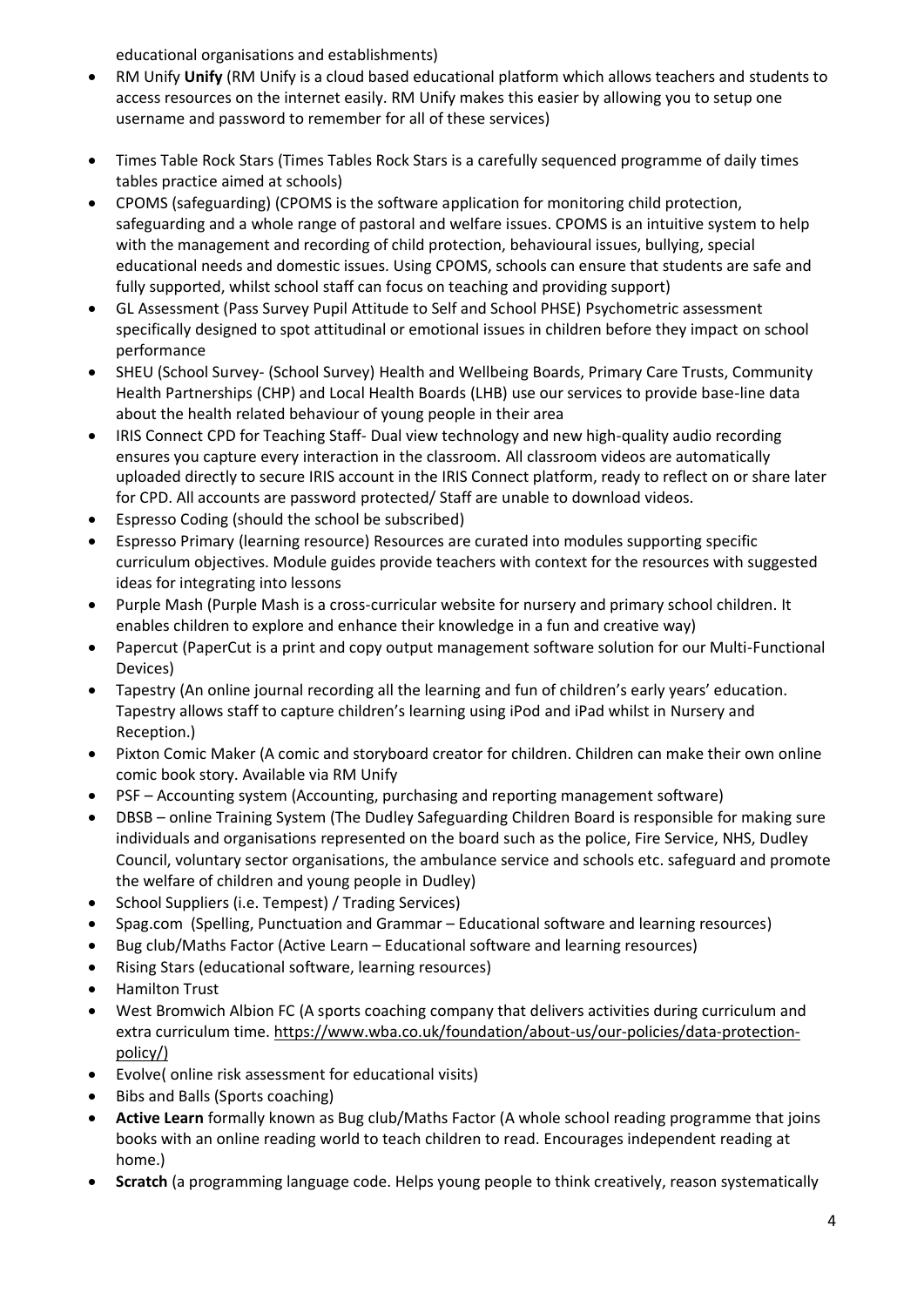and work collaboratively.)

- **Living Streets. org.uk** (the year round walk to school challenge. Pupils record how they get to school on the online WOW travel tracker.)
- **Vaccination UK Ltd** ( administer the flu vaccine to pupils)
- Century (A learning resource) teaching and learning platform for schools, colleges and universities uses artificial intelligence to learn how every brain learns. Personalised online learning.
- Google G Suite for Education (learning resource) An integrated suite of secure, cloud-native collaboration and productivity apps powered by Google AI.
- Scratch.org Prodigy Maths Educational software and learning resources an online resource for children to learn about coding, programming and creating their own animations and interactive stories to share.
- Code.org Educational software and learning resources to teach pupils how to create apps, animations and games.
- Spelling Frame Educational software and learning resources containing all the words from the National Curriculum spelling from Y2 to Y6, children can choose to practise a set of words, play a word game or take a spelling test. The teacher can modify a set of words and monitor progress
- Maths Frame Educational software and learning resources. Children learn whilst playing maths games designed around the National Curriculum, as well as doing worksheets and assessments.
- Topmarks.co.uk Educational software and learning resources for the classroom to support the National Curriculum, providing subject games and whiteboard resources.
- Flashmaths Educational software and learning resources providing a growing collection of 67 [maths](https://flashmaths.co.uk/menu.php?type=allStarters)  [starters,](https://flashmaths.co.uk/menu.php?type=allStarters) [activities](https://flashmaths.co.uk/menu.php?type=allActivities) an[d games](https://flashmaths.co.uk/menu.php?type=allGames) to aid the teaching of maths lessons in and out of the classroom.
- Mathshot Educational software and learning resources, Math Shot is a maths learning game with fun and engaging gameplay. Practice addition, subtraction, division and multiplication of numbers within 100 in a new and fun way. The built-in handwriting recognition allows you to draw answers directly on the screen. The game difficulty dynamically adapts to player's skills and makes the game suitable for all ages.
- Assembly Analytics- (Online dashboard: combines key MIS date with standardised assessment and financial data to give reliable benchmarks for our schools and Hales Valley Trust.)
- Renaissance- (app used for accelerated reading tool for monitoring and managing independent reading practice)
- Power Maths (Online learning app for children)
- Phonics Tracker (Online assessment tracking system for tracking phonics progress)
- Wonde (Winter Food Voucher Scheme COVID and reporting attendance to the DFE)
- Spelling Shed (educational software, learning resources)
- Reading Planet (educational software, learning resources)
- Mark (educational software, learning resources)
- Zoom (Video communication system)
- MOTE (Software app that can be used in Google classrooms to provide voice notes apps to enable Teachers to provide feedback to pupils)
- Loom (Software which enables teaching staff to record lessons for children to access in their own time)
- School Life (recording Covid absences for local authority and public health)

We are committed to working with the local authority in protecting and safeguarding children and young people in the Borough. As a consequence we intend, where relevant to do so, share information with the Multi-Agency Safeguarding Hub (MASH) which is a co-located arrangement of agencies including the local authority, Police, NHS Trusts and Probation Service integrated into a multi-agency team.

The MASH is the single point of contact for safeguarding concerns, and the MASH share information appropriately and securely on children or young people in order to take timely and appropriate actions. The teams also provide information and advice across a range of child and family services.

Where a pupil/parent/carer has been involved in an accident, an Accident/Incident Report Form will be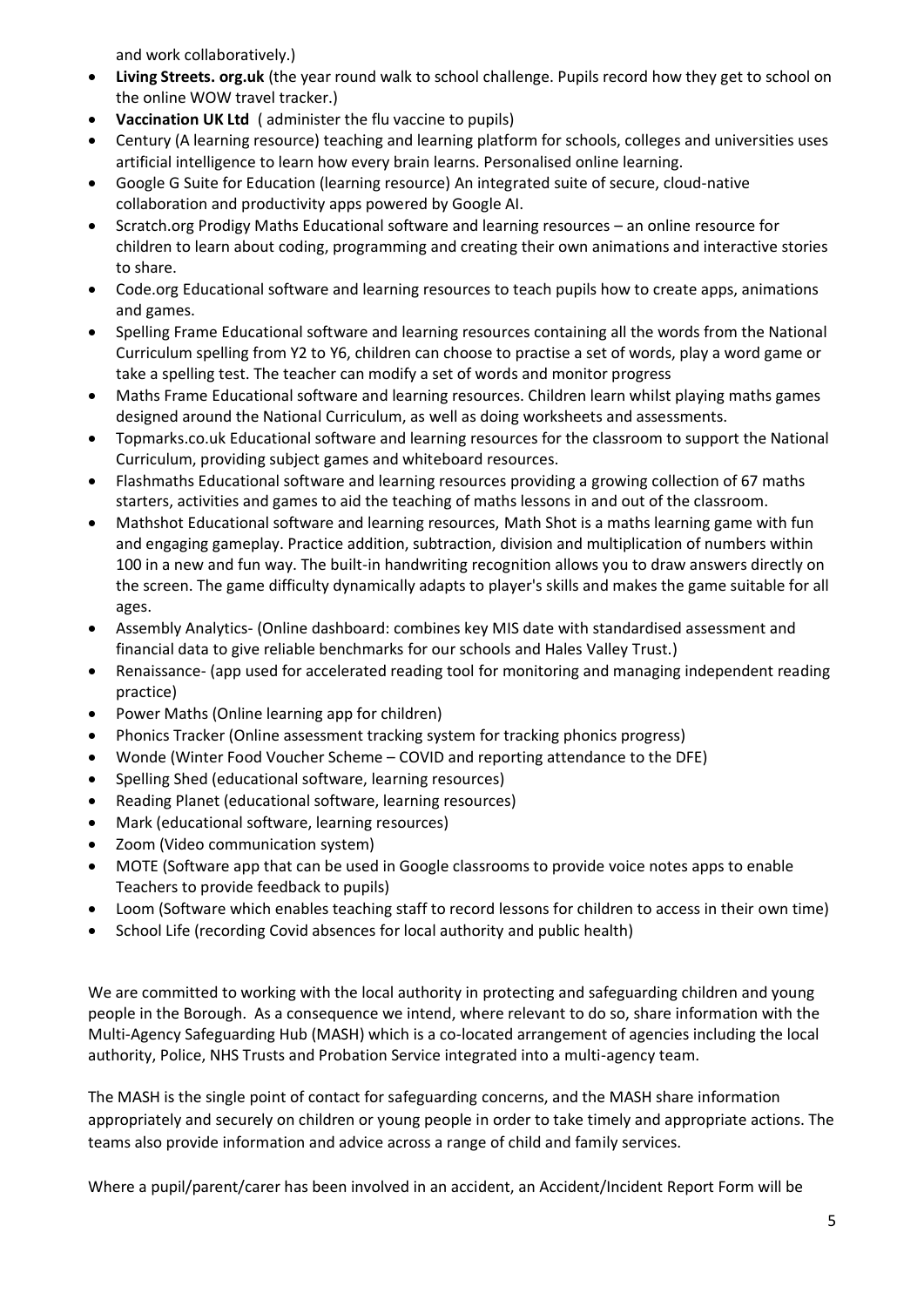completed which will include details of the accident including information about you. This information will be passed to the Corporate Health and Safety Team at the local authority. This information will be accessed by Dudley MBC employees, who legally require access to this data, for purposes related to this incident, and may be shared with others to allow us to comply with our statutory duties'.

- CPOMS
- DSL in relevant MAT
- Police Authority
- Children's Services
- Department For Education
- Local Authority
- Governors for Multi Academy Trust

### **Why do we share pupil information?**

We do not share information about our pupils with anyone without consent unless the law and our policies allow us to do so.

We share pupils' data with the Department for Education (DfE) on a statutory basis. This data sharing underpins school funding and educational attainment policy and monitoring.

We are required to share information about our pupils with the (DfE) under regulation 5 of The Education (Information about Individual Pupils) (England) Regulations 2013.

### **Local Authorities**

We may be required to share information about our pupils with the local authority to ensure that they can conduct their statutory duties under

• the [Schools Admission Code,](https://www.gov.uk/government/publications/school-admissions-code--2) including conducting Fair Access Panels.

### **Department for Education**

The Department for Education (DfE) collects personal data from educational settings and local authorities via various statutory data collections. We are required to share information about our pupils with the Department for Education (DfE) either directly or via our local authority for the purpose of those data collections, under: regulation 5 of The Education (Information about Individual Pupils) (England) Regulations 2013.

All data is transferred securely and held by DfE under a combination of software and hardware controls, which meet the curren[t government security policy framework.](https://www.gov.uk/government/publications/security-policy-framework)

For more information, please see 'How Government uses your data' section.

# **CCTV**

This section of the privacy notice relates to our CCTV System, including, but not limited to, where it has been installed on the outside of the buildings of Woodside Primary School and Hurst Hill Primary School.

#### **What personal information does this service use?**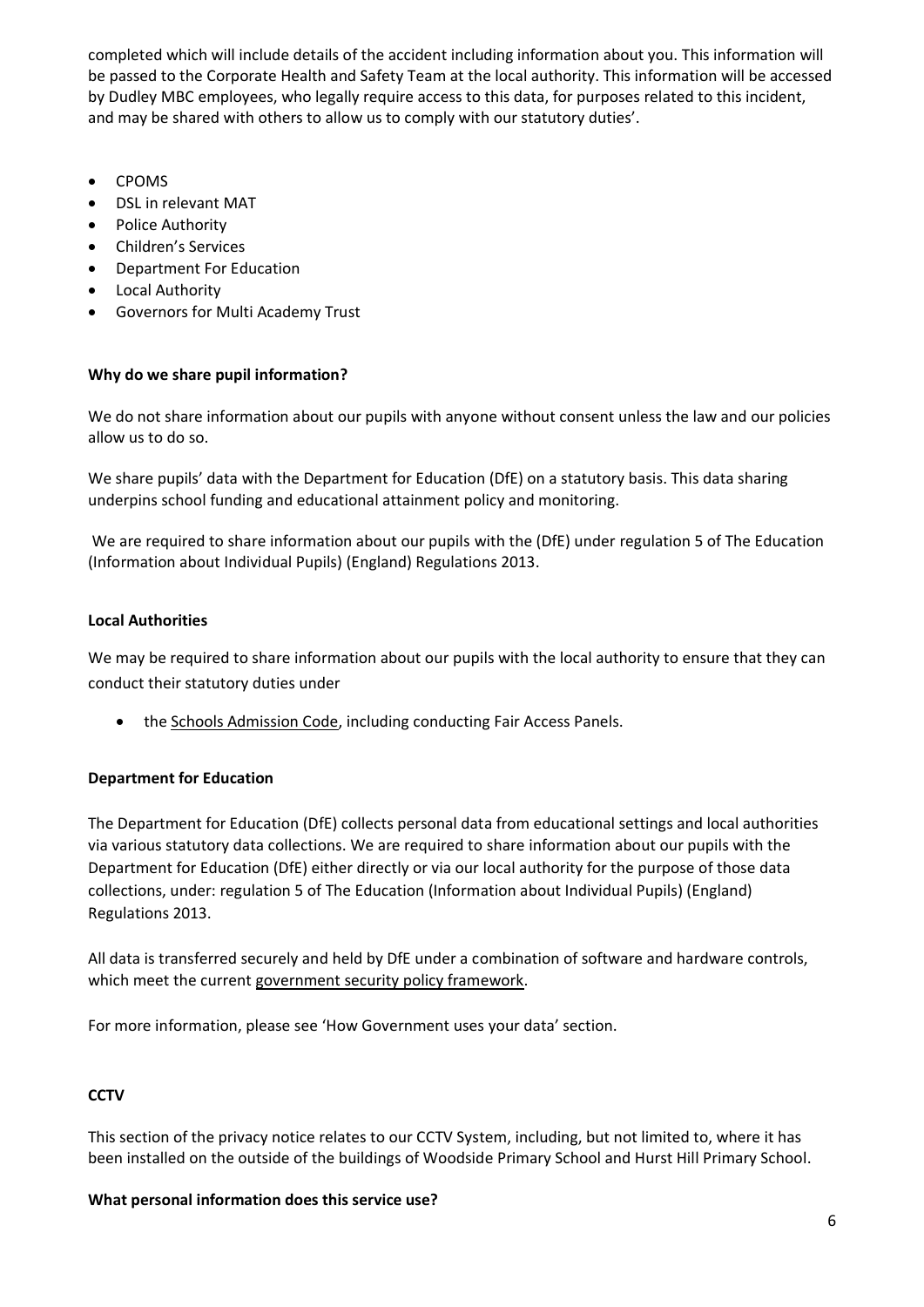The CCTV system captures images of people and vehicles in and around where a camera is located. Where fixed CCTV cameras are operating, there will be signs clearly displayed. Images captured by CCTV will not be kept for longer than 30 days. However, on occasions there may be a need to keep images for longer, for example where a crime is being investigated.

## **What is this personal information used for?**

We use this personal data for the following reasons:

- a) To increase personal safety of pupils, staff and visitors, and reduce the fear of crime.
- b) To protect the school buildings and their assets.
- c) To support the Police in a bid to deter and detect crime.
- d) To assist in identifying, apprehending and potentially prosecuting offenders.
- e) To protect members of the public and private property.
- f) To assist in managing the school.

### **What is the lawful basis we are relying on?**

We collect and use this information to ensure the school can undertake its remit to educate children ensuring personal safety of pupils, staff and visitors, protecting school buildings and its assets and to assist in managing the school (Article 6(1)(e) of the General Data Protection Regulation). The school will use the 'Passport to Compliance', issued by the Surveillance Camera Commissioner to ensure that the surveillance camera system complies with the Guiding Principles set out in the Surveillance Camera Code of Practice published by the Home Office as a requirement of the Protection of Freedoms Act 2012.

### **Where has your personal information come from?**

The images are captured because you are present in the area which is covered by the CCTV system.

### **Who will we share this personal information with?**

Your personal data is shared securely with the following, where it is both necessary and appropriate to do so:

- Relevant staff within the school.
- Our local authority.
- The Police.

### **Requesting access to your personal data**

Under data protection legislation, parents and pupils have the right to request access to information about them that we hold. To make a request for your personal information, or be given access to your child's educational record, contact R Evans (**Hales Valley Multi Academy Trust C/O Woodside Primary School, Highgate Road, Dudley DY2 0SN.)**

You also have the right to:

- Object to processing of personal data that is likely to cause, or is causing, damage or distress.
- Prevent processing for the purpose of direct marketing.
- Object to decisions being taken by automated means.
- In certain circumstances, have inaccurate personal data rectified, blocked, erased or destroyed and a right to seek redress, either through the ICO, or through the courts.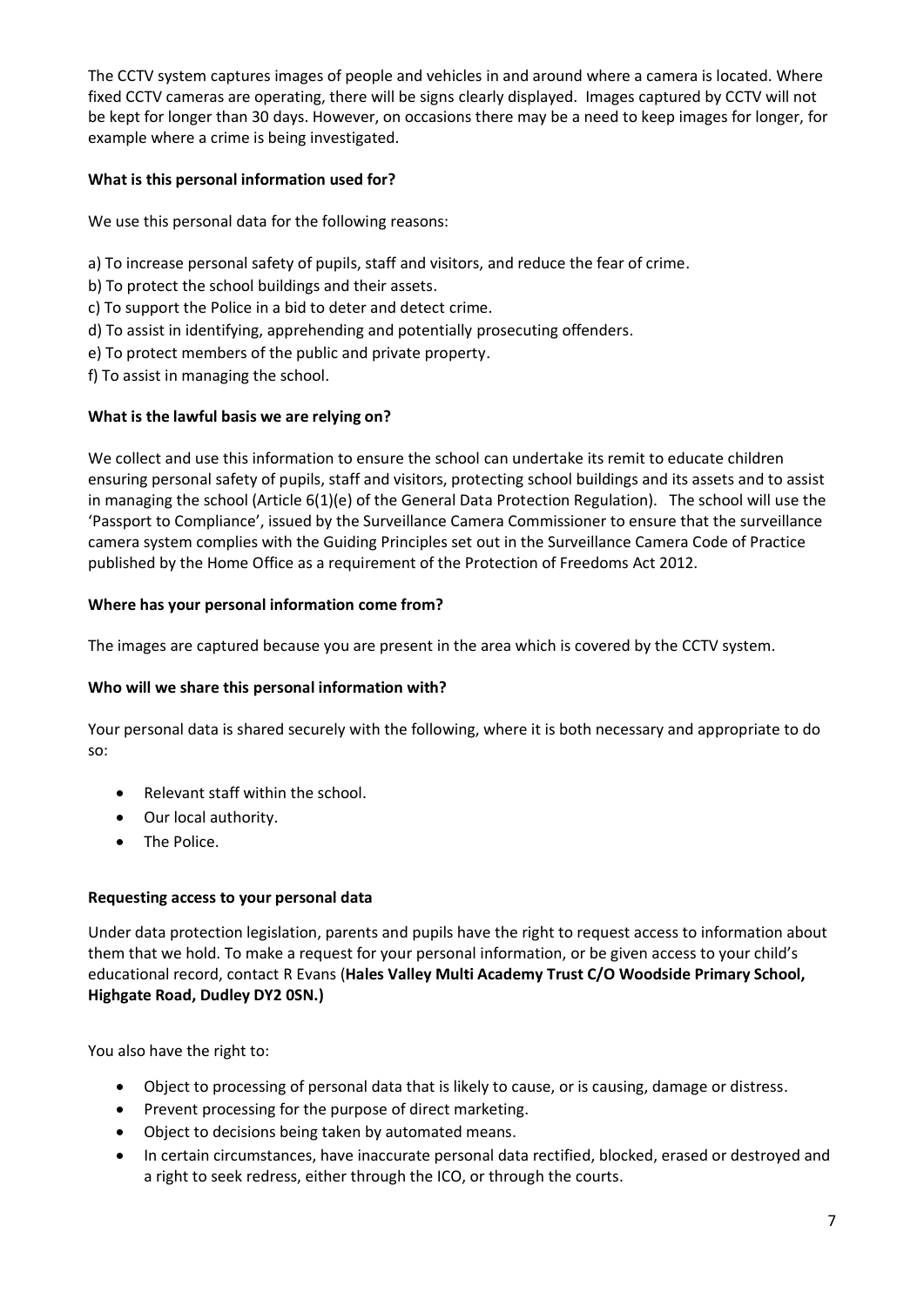If you have a concern or complaint about the way we are collecting or using your personal data, you should raise your concern with us in the first instance or directly to the Information Commissioner's Office at <https://ico.org.uk/concerns/>

For further information on how to request access to personal information held centrally by DfE, please see the 'How Government uses your data' section of this notice.

#### **Withdrawal of consent and the right to lodge a complaint**

## **[For use where consent is the lawful basis. Therefore, where consent is NOT used, this section will need to be deleted]**

Where we are processing your personal data with your consent, you have the right to withdraw that consent. If you change your mind, or you are unhappy with our use of your personal data, please let us know by contacting **Mrs R Evans (info@halesvalleytrust.org.uk)**

#### **How Government uses your data?**

The pupil data that we lawfully share with the DfE through data collections:

- Underpins school funding, which is calculated based upon the numbers of children and their characteristics in each school.
- Informs 'short term' education policy monitoring and school accountability and intervention (for example, school GCSE results or Pupil Progress measures.)
- Supports 'longer term' research and monitoring of educational policy (for example how certain subject choices go on to affect education or earnings beyond school.)

#### **Data collection requirements**

To find out more about the data collection requirements placed on us by the Department for Education (for example; via the school census) go to [https://www.gov.uk/education/data-collection-and-censuses-for](https://www.gov.uk/education/data-collection-and-censuses-for-schools)[schools](https://www.gov.uk/education/data-collection-and-censuses-for-schools)

### **The National Pupil Database (NPD)**

Much of the data about pupils in England goes on to be held in the National Pupil Database (NPD).

The NPD is owned and managed by the Department for Education and contains information about pupils in schools in England. It provides invaluable evidence on educational performance to inform independent research, as well as studies commissioned by the Department.

It is held in electronic format for statistical purposes. This information is securely collected from a range of sources including schools, local authorities and awarding bodies.

To find out more about the NPD, go to [https://www.gov.uk/government/publications/national-pupil](https://www.gov.uk/government/publications/national-pupil-database-user-guide-and-supporting-information)[database-user-guide-and-supporting-information](https://www.gov.uk/government/publications/national-pupil-database-user-guide-and-supporting-information)

### **Sharing by the Department**

The law allows the Department to share pupils' personal data with certain third parties, including:

- Schools
- Local authorities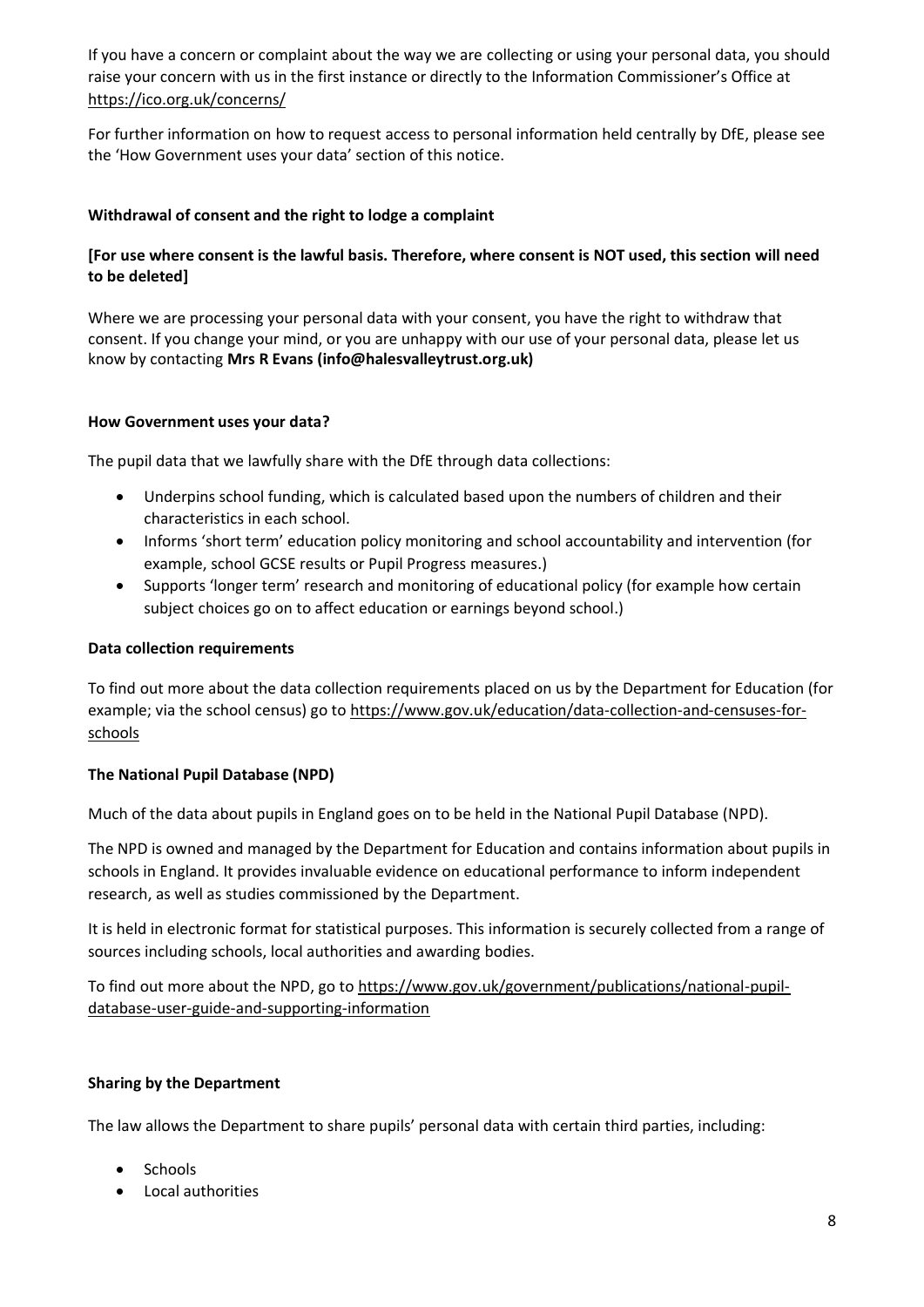- Researchers
- Organisations connected with promoting the education or wellbeing of children in England
- Other government departments and agencies
- Organisations fighting or identifying crime

For more information about the Department's NPD data sharing process, please visit:

#### <https://www.gov.uk/data-protection-how-we-collect-and-share-research-data>

Organisations fighting or identifying crime may use their legal powers to contact DfE to request access to individual level information relevant to detecting that crime. Whilst numbers fluctuate slightly over time, DfE typically supplies data on around 600 pupils per year to the Home Office and roughly 1 per year to the Police.

For information about which organisations the Department has provided pupil information, (and for which project) or to access a monthly breakdown of data share volumes with Home Office and the Police please visit the following website: <https://www.gov.uk/government/publications/dfe-external-data-shares>

#### To contact DfE:<https://www.gov.uk/contact-dfe>

#### **How to find out what personal information DfE hold about you**

Under the terms of the Data Protection Act 2018, you are entitled to ask the Department:

- If they are processing your personal data
- For a description of the data they hold about you
- The reasons they're holding it and any recipient it may be disclosed to
- For a copy of your personal data and any details of its source

If you want to see the personal data held about you by the Department, you should make a 'subject access request'. Further information on how to do this can be found within the Department's personal information charter that is published at the address below:

# [https://www.gov.uk/government/organisations/department-for-education/about/personal-information](https://www.gov.uk/government/organisations/department-for-education/about/personal-information-charter)[charter](https://www.gov.uk/government/organisations/department-for-education/about/personal-information-charter)

To contact DfE:<https://www.gov.uk/contact-dfe>

#### **Last updated**

We may need to update this privacy notice periodically so we recommend that you revisit this information from time to time. This version was last updated on **13th October 2021.**

### **Contact:**

If you would like to discuss anything in this privacy notice, please contact:

Chief Operations Officer, Hales Valley Multi Academy Trust C/O Woodside Primary School, Highgate Road, Dudley DY2 0SN

#### **YourIG Data Protection Officer Service**